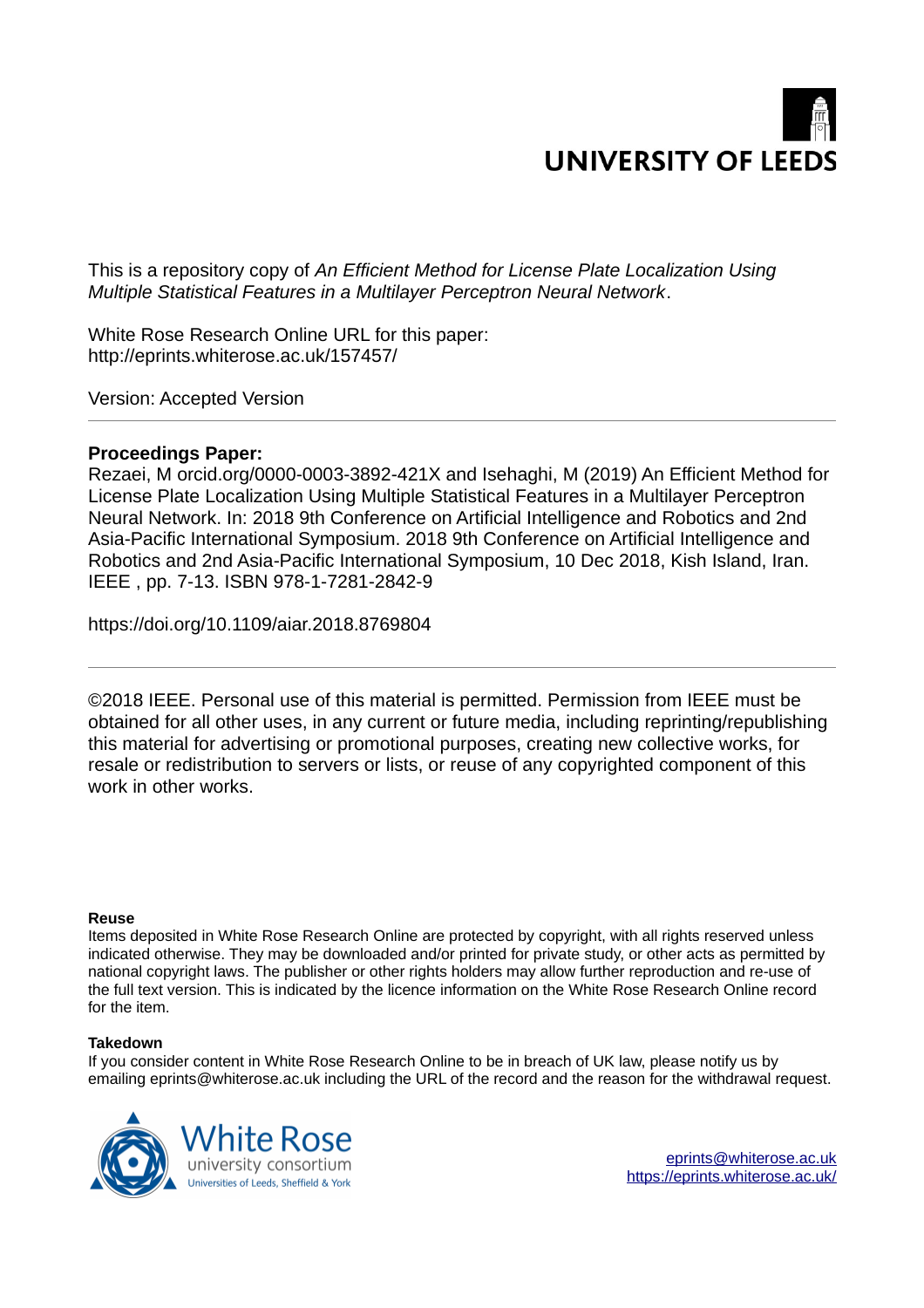# An Efficient Method for License Plate Localization Using Multiple Statistical Features in a Multilayer Perceptron Neural Network

Mahdi Rezaei, Morteza Isehaghi *Faculty of Computer and Information Technology Engineering Qazvin Branch, Islamic Azad University* Qazvin, Iran rezaei@qiau.ac.ir, m.isehaghi@gmail.com

*Abstract*—Accurate license plate localization is the most important prerequisite in ANPR (Automatic Number Plate Recognition) systems. Majority of the existing algorithms use a single feature to obtain the license plate location which causes to potential false detections. In this article we propose a robust methodology using 16 statistical features while we still preserve real-time processing of the system which is a requirement for such applications. The proposed method uses a Vertical Projection technique and Discrete Fourier Transform (DFT) in order to extract multiple statistical features, as well as K-means clustering and multilayer perceptron neural network technique to identify the location of a license plate in an image. The method is compared with the state-of-the-art research in the field and the effectiveness of the method is evaluated for various types of license plates with different scripts.

*Index Terms*—License Plate Localization, Vertical Projection, Statistical Features, MLP Neural Network

#### I. INTRODUCTION

Automatic Number Plate Recognition(ANPR) or License Plate Recognition(LPR) has many applications such as traffic surveillance, stolen car detection, speed limit enforcements, parking lot control, or even border management [1]. A license plate includes a unique combination of digits and alphabets, and the License Plate Detection (LPD) or localization is the most important steps prior to LPR. Usually, the structure and coding of license plates within a country is unique; however, a robust LPD system should be able to detect and localize multi-language international license plates.

A typical LPR system acquires vehicle license plate information from a set of sample license plate images, as the training set, in order to learn some unique identity features associated within the plates [30]. The most crucial phase in an LPR is specifying the location of the license plate in the background car images. The wide variety of license plate types, complex environment and uneven illuminations make the license plate detection as a challenging computer vision task [36].

In this paper, we introduce a novel algorithm to detect location of license plates in a traffic scene. This is done by defining sixteen statistical features to ensure a highly accurate license plate localization. The rest of the paper is organized as follows: Section 2 reviews the literature in the field and discusses on related work. In Section 3 we provide our methodology in details. Section 4 evaluates the performance of the proposed method comparing with the state-of-the-art, and Section 5 concludes the paper.

## II. RELATED WORK

There are diversity of methods for license plate localization. Below, we review a list of the well-known and most cited works in the field. One of the typical approaches for license plate localization is the application of Haar-like features [28], [29]. These features consist of rectangular grayscale masks which can be used in cascaded classifiers [14]; however, the method suffers from a high rate of false positives but extremely fast in which makes it a rather satisfactory approach for the real-time systems. Discrete Fourier Transform (DFT) and Fast Fourier Transform (FFT) are efficient algorithms used in signal processing. License plate numbers exhibit frequencies that make them feasible for spectral analysis through the Fourier transform. This can be considered as an acceptable feature, however, this as a single feature, would not be sufficient to obtain all properties of a license plate [1]. Plenty of texture information exist in plate region, specially in vertical edges [17]. Yingjun Wu and Chang Tan take advantage of texture features for extracting plate area in an image [2], [3], [20].

In most countries, the license plates come with a particular background color in one side of the plate which can be taken into account as color information of color features [22] for LPD applications. Based on the European Union (EU), the standard format of vehicle license plate has a blue section on the left side with the country code and EU circle of stars [37] (See Figure 1). Some researcher utilize color information for license plate localization [2], [3], [13]. However, colorbased features can not be considered as robust features. In complex environment there may exists similar background colors that can be confused or mixed with the license plate color. Weijuan Wen employs Wavelet Transform to extract texture information of license plate [4]. The method extracts skew information, horizontally and vertically. Some other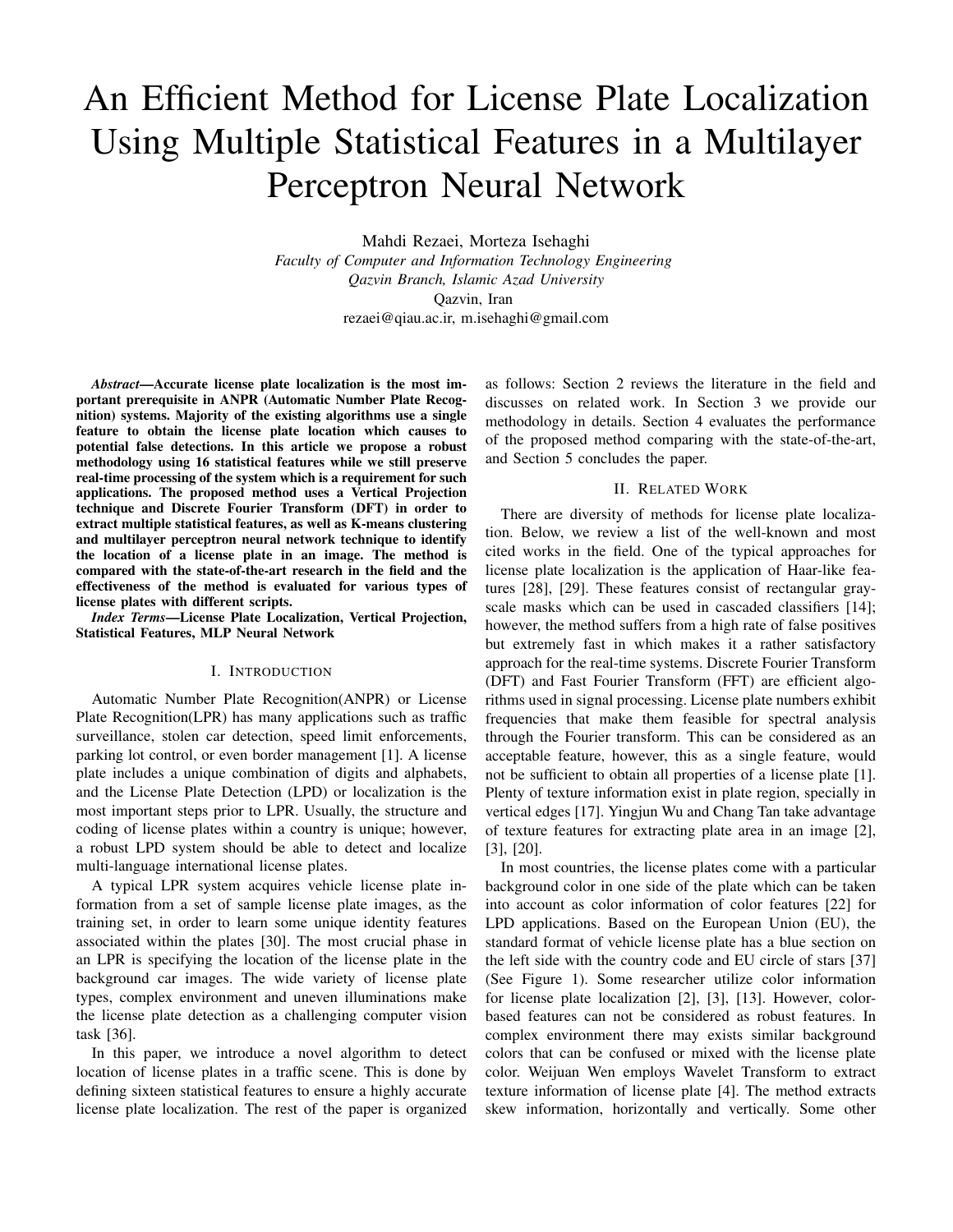| serbia                      | <b>SRB</b>              | $\blacksquare$ BG#123.EC |
|-----------------------------|-------------------------|--------------------------|
| <b>King Slovakia</b>        | <b>SK</b>               | BL <b>U976AA</b>         |
| Slovenia                    | <b>SLO</b>              | <b>KR</b> UFA-190        |
| Spain                       | Ė                       | 2008 ZGZ                 |
| Sweden                      | $\overline{\mathbf{s}}$ | WNF <sub>m7</sub>        |
| <b>c</b> Turkey             | <b>TR</b>               | $R34$ AB 1234            |
| <b>Ukraine</b>              | UA                      | <b>AK 9265 AK</b>        |
| <b>BREAD United Kingdom</b> | <b>GB</b>               | <b>LA5I ABC</b>          |

Fig. 1. Samples of EU vehicle registration plates

localization approaches are also done using machine learning algorithms. Machine learning algorithms are used for training from samples. One of this algorithms is Support Vector Machine (SVM). SVM is an statistical machine learning algorithm known as linear separator. Liu Yongchun and Yu Xiaohong developed an SVM-based method to detect plate area in a traffic scene [24]. Genetic algorithm (GA) is an optimization search method. As a great advantage, GA does not need to search the whole image area to detect a license plate. GA consists of various steps including generating initial population, defining fitness function, selection, crossover, and mutation. Zhao Ji-yin and Zheng Rui-rui (2008) used GA to locate license plates and achieved an accuracy of 97% [33]. In 2013 Halin et al. employed Naive Bayes classifier for plate localization. In their work, 144 license plate images was tested and showed the precision rate of 0.98% [25]. Nevertheless, the number of tested images was not sufficient to statistically validate the claimed accuracy. Cascade of Classifiers [15], Stereo Vision based features [31], [32], and Fuzzy logic Neural Networks [27] are other alternative approaches.

Reviewing the related works, it can be observed that in most of the license plate localization techniques only a single feature is searched and utilized to acquire the license plate location. In next section, we develop a robust methodology using sixteen statistical features in a multilayer perceptron neural network to extract the license plate location.

## III. METHODOLOGY

In this algorithm, we chose 300 images for training and 911 images for a test. The first step of our algorithm is image preparation. As the first step, all of color images were converted to gray-scale images. After that we divided the input images into rectangular grids, each grid equals to the largest size of the license plate size observed from the train dataset. Considering average plate size of 180 pixel by 40 pixel, and scanning every input images with a 10 pixel shifts from top to bottom and from left to right, this leads to a scanning grid

including 21000 rectangles for a 1800 by 1200 pixel input image.

Since all the images are captured from a stationary camera with a fixed distance from the passing vehicles, we define a maximum plate size area as the region of the license plates.

In next step we calculate 6 basic signals followed by extraction of 16 features from those basic signals out of all 21000 rectangles in an input image. In preparation for feeding the inputs to our Neural Network, we mark up 300 plate locations as ground truth information. Then we train all the mentioned 21000 features with neural network and finally we apply a performance check on all 911 test images. Below we describe the proposed algorithm in more details:

## *A. Preparation*

Figure 2 briefly illustrates the main phases of the algorithm. The first phase of the algorithm includes the following steps:

• Converting the original image in gray scale:

$$
G = 0.29 * R + 0.58 * G + 0.11 * B \tag{1}
$$



Fig. 2. Flow chart of the proposed algorithm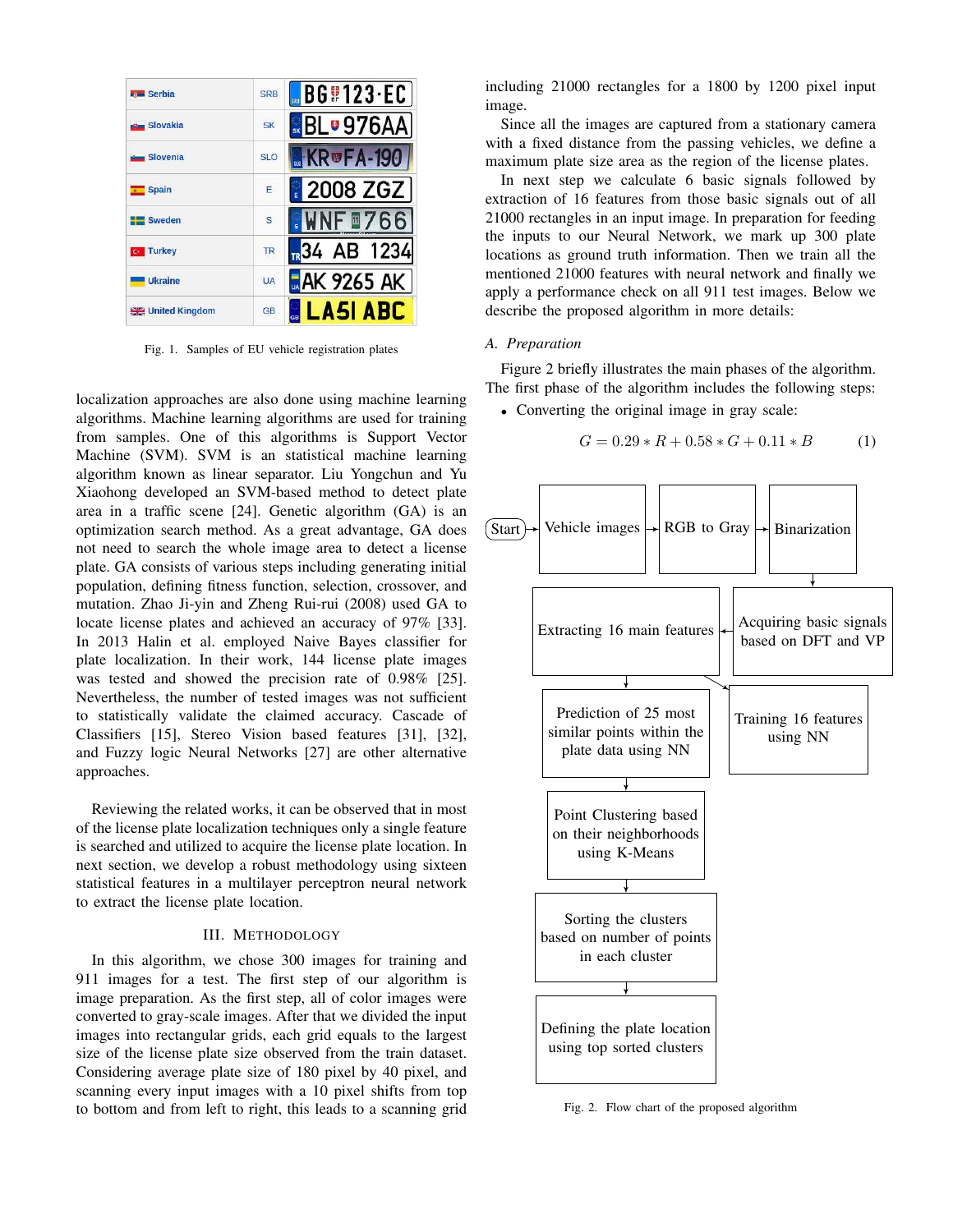

Fig. 3. Left to right: Original image, Gray scale image, Binarization

where R,G, and B are Red, Green and Blue components of the original image, respectively [1] (see Figure 3).

• Automatic thresholding to obtain a binary image. For this crucial stage, we use Gaussian adaptive thresholding [34] as follows:

$$
f(n) = \begin{cases} 255 & \text{if } \text{src}(x, y) > T(x, y) \\ 0 & \text{otherwise} \end{cases}
$$
 (2)

Where  $T(x,y)$  is the threshold value which is calculated by the summation of the Gaussian window with the size of  $Size_w * Size_w$  applied to the neighbor pixels of the pint (x,y). We defined  $Size_w$  equals to 33 value based on genetic algorithm variable optimization (See Section III-F). Later in Section 3.6 and in Figure 4 we compare the difference between simple global and adaptive thresholding.

• Extrema Patch Removal: Removing patches and segments that are much bigger or much smaller than the expected average segments' size within a plate region (i.e. average proportional size of digits and characters). This action removes most of the non-plate segments in the query image as shown in figure 5.

#### *B. Feature Extraction*

In this step, as discussed earlier, we scan the binary images using a 180 by 40 pixel sliding window, starting from top left corner, with a shift step of 10 pixels in each iteration of the scan. The 10-pixel shift step is applied horizontally and vertically. In each iteration, we evaluate some basic features for plate size window. The shift-step value (i.e. 10) is chosen

based on genetic algorithm optimization results as per in section III-F.

The basic features include:

1 - VP (Vertical projection of plate size window): In general, the vertical projection of an image is a function of row coordinate. Thus we define the vertical projection of the image,  $P(c)$ , as follows:

$$
P(c) = \sum_{r} f(r, c) \qquad \text{for all } c. \tag{3}
$$

VP is a 1-Dimensional feature vector with a length of 180 pixels. Vertical projection is summation of all 40 vertical pixel values [35]. Figure 6 shows VP of a sample plate window.

2 - LVP (Half left vertical projection feature). The signal is obtained from half left signal of VP and its length is 90.

3 - RVP (Half right vertical projection feature).The signal is obtained from half right signal of VP and its length is 90.

4 - DFT, The fourth feature that we need is the discrete Fourier transform of VP and can be defined as:

$$
DFT(u) = \frac{1}{N} \sum_{x=0}^{N-1} VP(x)e^{\frac{-i2\pi ux}{N}}
$$
 (4)

5 - DFTL (Discrete Fourier transform of LVP feature). It can also be defined in a similar way of DFT:

$$
DFT(u) = \frac{1}{N} \sum_{x=0}^{N-1} LVP(x)e^{\frac{-i2\pi ux}{N}}
$$
 (5)

6 - DFTR is also DFT of RVP feature and it can be calculated similar to DFTL.

Using the above mentioned basic features, we propose 16 extended features as per Table 1 and 2:



Fig. 4. Left: Simple global thresholding, Right: Adaptive thresholding



Fig. 5. Left to right, before and after removing non-plate segments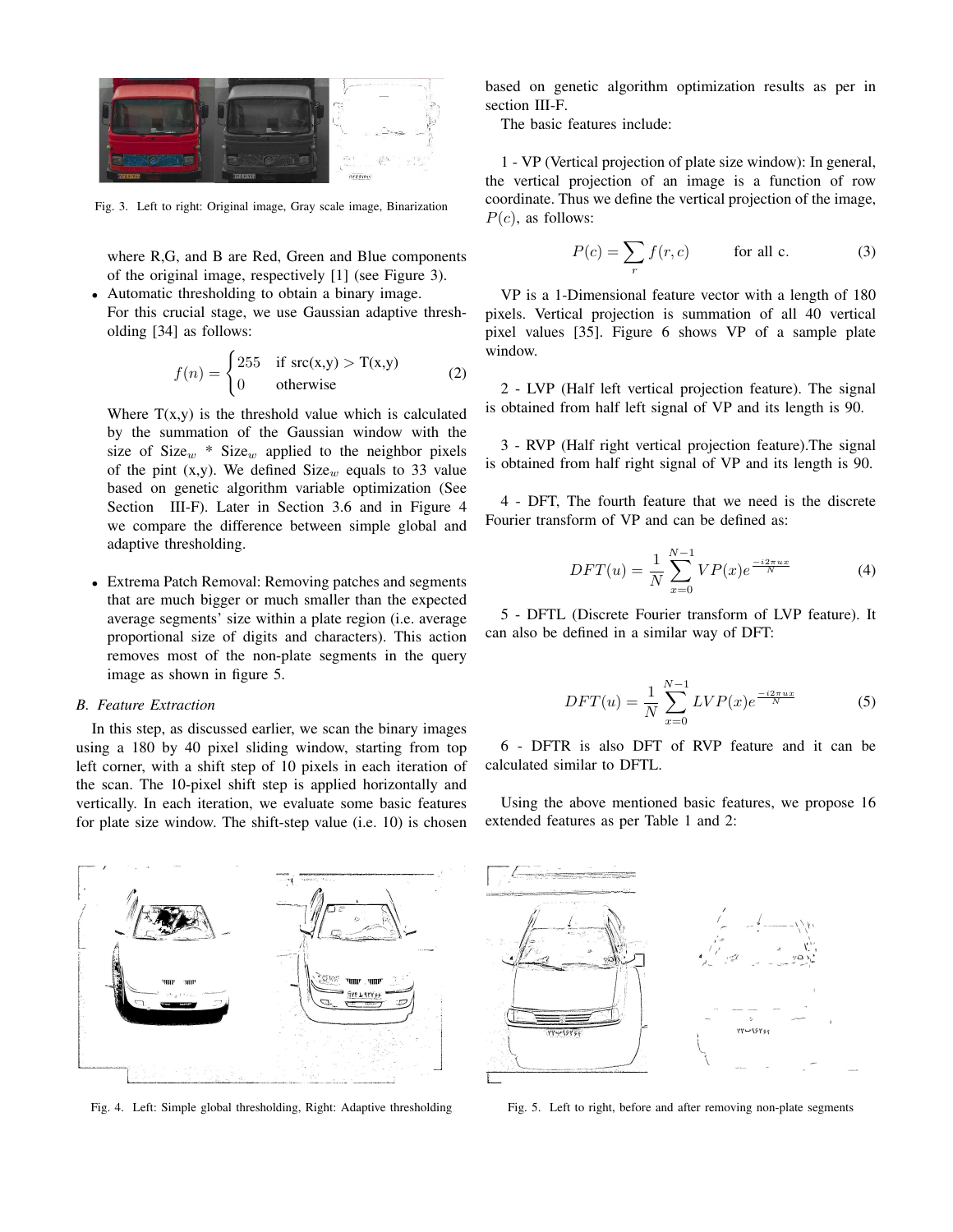| R              | Title                                                         | Formula                                                                                                                                                | Comment                                                                                                           |
|----------------|---------------------------------------------------------------|--------------------------------------------------------------------------------------------------------------------------------------------------------|-------------------------------------------------------------------------------------------------------------------|
| 1              | Summation<br>of vertical<br>projection                        | 180<br>$SVP = \sum_{i=0} VP(i)$                                                                                                                        | First feature is sim-<br>ple but effective.                                                                       |
| $\overline{2}$ | Summation<br>of half left<br>vertical<br>projection           | $SLVP = \sum_{i=0}^{90} VP(i)$                                                                                                                         |                                                                                                                   |
| 3              | Summation<br>of<br>half<br>right<br>vertical<br>projection    | $SRVP = \sum_{i=90}^{\infty} VP(i)$                                                                                                                    | is third feature.                                                                                                 |
| 4              | Summation<br>of<br>horizontal<br>discrete<br>deriva-<br>tives | DD(r, c)<br>$ (f(r, c) - f(r, c - 1)) $<br>DHDD<br>$\!\!\!=\!\!\!$<br>40 180<br>$\sum\limits_{i}\sum\limits_{j}DD(r,c)$<br>$r = 0 \, \overline{c} = 0$ | to calculate this<br>feature fist we most<br>calculate $DD(r)$ of<br>the binary image<br>$f(r,c)$ .               |
| 5              | Maximum<br>amplitude<br>of DFT                                | MAD<br>max(DFT(f))                                                                                                                                     | We<br>consider<br>maximum<br>the<br>amplitude of<br>the<br>discrete<br>Fourier<br>transform.                      |
| 6              | Maximum<br>amplitude<br>of DFTL                               | $\it MADL$<br>max(DFTL(f))                                                                                                                             | MADL, maximum<br>amplitude of the<br>discrete<br>Fourier<br>transform<br>of left<br>side of window.               |
| 7              | Maximum<br>amplitude<br>of DFTR                               | MADR<br>max(DFTR(f))                                                                                                                                   | MADR, maximum<br>amplitude of<br>the<br>discrete<br>Fourier<br>transform of right<br>side of window.              |
| 8              | Maximum<br>amplitude<br>of VP                                 | $MAV = max(VP(f))$                                                                                                                                     | MAV, Maximum<br>amplitude of the<br>vertical projection.                                                          |
| 9              | Maximum<br>amplitude<br>of VPL                                | MAVL<br>max(VPL(f))                                                                                                                                    | MAVL, Maximum<br>amplitude of the left<br>side of vertical pro-<br>jection.                                       |
| 10             | Maximum<br>amplitude<br>of VPR                                | $\overline{MAVR}$<br>$=$<br>max(VPR(f))                                                                                                                | MAVR, Maximum<br>amplitude of the<br>right side of vertical<br>projection                                         |
| 11             | Frequency<br>of<br>maximum<br>amplitude<br>of DFT             | FMA<br>argmax(DFT(f))                                                                                                                                  | FMA, Frequency<br>of maximum<br>amplitude of the<br>discrete<br>Fourier<br>transform                              |
| 12             | Frequency<br>of<br>maximum<br>amplitude<br>of DFTL            | FMAL<br>argmax(DFTR(f))                                                                                                                                | FMAL, Frequency<br>of maximum ampli-<br>tude of the discrete<br>Fourier transform of<br>right side of win-<br>dow |
| 13             | Frequency<br>οf<br>maximum<br>amplitude<br>of DFTR            | $\overline{FMAR}$<br>argmax(DFTR(f))                                                                                                                   | FMAR, Frequency<br>of maximum ampli-<br>tude of the discrete<br>Fourier transform of<br>right side of win-<br>dow |
| 14             | Summation<br>of DFT                                           | $SD = \sum_{i=0}^{N} DFT(i)$                                                                                                                           | SD, Summation of<br>the discrete Fourier<br>transform signal                                                      |
| 15             | Summation<br>of DFTL                                          | $SDL = \sum_{i=0} DFTL(i)$                                                                                                                             | SDL, Summation of<br>the discrete Fourier<br>transform of<br>left<br>side of window                               |
| 16             | Summation<br>of DFTR                                          | $SDR = \sum_{i=0}^{30} DFTR(i)$                                                                                                                        | SDR, Summation of<br>the discrete Fourier<br>transform of right<br>side of window                                 |



Fig. 6. Vertical projection feature in a given license plate window



Fig. 7. Structure of the designed Neural Network for license plate localization

## *C. Training Phase*

Now we have sixteen features for each iteration of scan and we use 300 images for training purpose. There are variety of training approaches, as mentioned in related work section. Choosing the most suitable approach depends on multiple factors such as complexity, speed, and type of data. We prefer multilayer perceptron (MLP). Multilayer perceptron as one of the most effective and well-known types of neural network.

The multilayer perceptron MLP is an aggregate liked neurons which connect an input vector to output. We feed sixteen features as input vectors and the output is a scalar value between -1 and 1 such that -1 represents no plate data and 1 represents the existence of the plate data. We also define a hidden layer as illustrated in the Figure 7. Choosing the number of nodes in the hidden layers is a challenging part in designing a neural network. We define an optimum number of hidden layer neurons based on genetic algorithm optimization results in section III-F.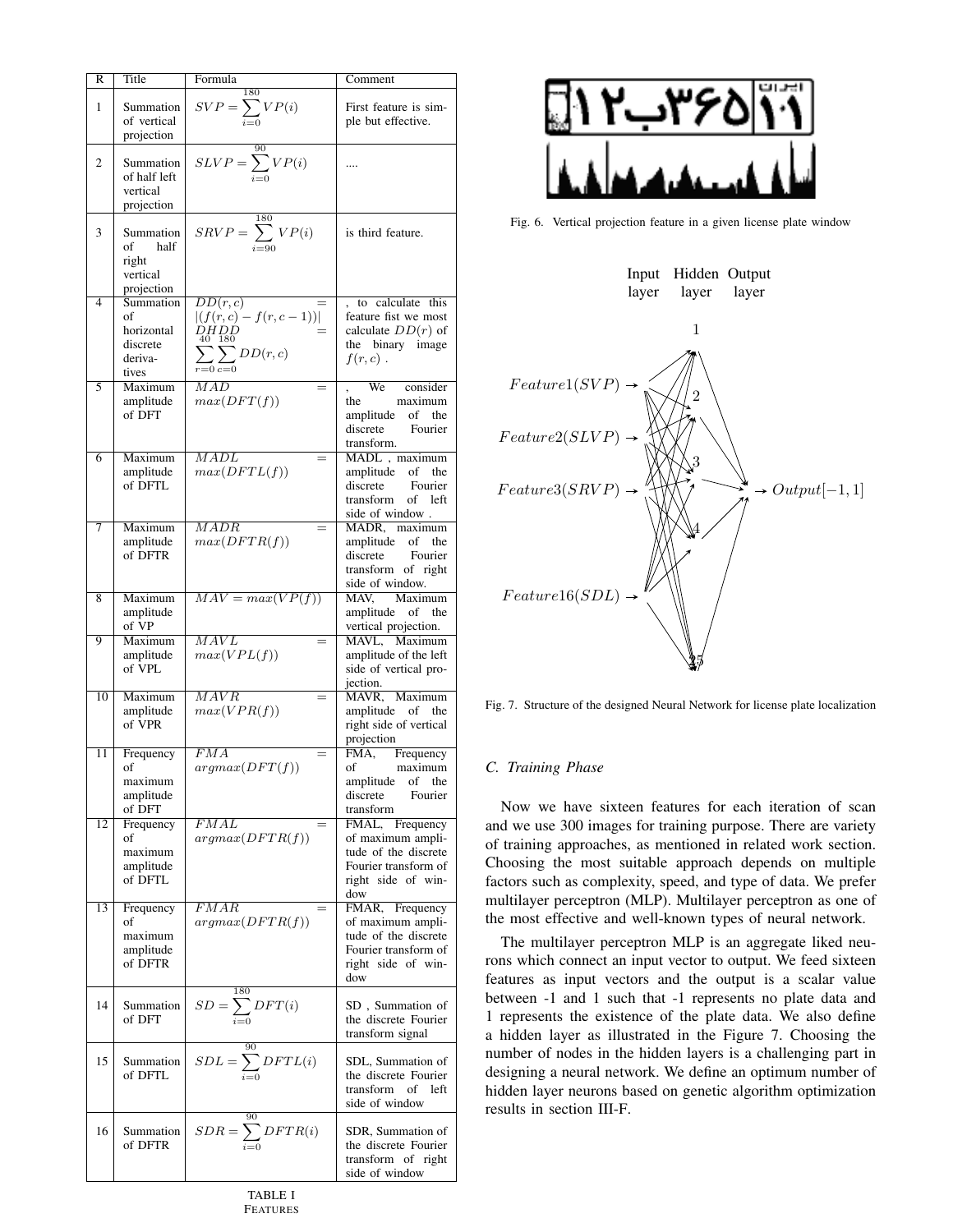

Fig. 8. 25 Selected plate location candidates (red points) and 4 identified cluster of grouped points (green rectangles)

### *D. Prediction Phase*

After the training phase, we proceed with the test and evaluation phase. For every input image we perform all the previous stages to extract features. Then in order for evaluating the input image, the obtained features are fed to the trained neural network. The output of the neural network will be a number between -1 and +1. After multiple iterations of image scan for various size of license plates, we keep 25 best candidate locations that have closer values to +1. The number 25 was the optimized number, selected by genetic algorithm optimization described in section III-F. These 25 points show the top-left corner of candidate plate locations with a higher possibility of the existence of a license plate in the area.

## *E. Clustering*

In this stage, we initially divide those 25 points (obtained in previous step) into two clusters, using *k*-means clustering [1]. In any clusters, if we find two or more points with the Euclidean-distance of more than 90 pixels, the clustering process will be repeated to divide the current cluster into two new clusters. This step will be repeated until there is no clusters with the points with a distance of 90 pixels or more. *k*-means parameters and the threshold of 90 is obtained using the same genetic algorithm optimization solution described in Section III-F

As the next step, we sort the clusters based on the number of points in each cluster. Statistically, the sorted clusters shows the candidate plate regions with the highest likelihood of existence of a plate within the given region. Figure 8 shows 25 selected points and four identified clusters.



Fig. 9. Variable optimization by genetic algorithm

### *F. Variable Optimization Using Genetic Algorithm*

As discussed earlier, there are some heterogeneous parameters in the proposed method that need to be taken into account for optimization:

- Number of nodes in the hidden layer of neural network.
- K-means clustering parameters.
- Number of most similar points to select a candidate plate region in an image.
- Size of steps to scan the image.
- Gaussian adaptive threshold parameter.

Since these parameters can vary in a wide range of values and they are dependent together, this makes it a non-trivial task to define optimum values. To achieve optimum values we considered a genetic algorithm based solution. First, we defined a limited range for all parameters and allowed a random population with six members. We run all algorithm steps include train and test with the input parameters of those six members and calculated the accuracy of this members, individually. The accuracy value of the members were calculated based on 973 ground truth license plates. After that, the fitness function selects two best members with highest accuracy. As the next step, we reproduce two new members by recombination of those two best members (from previous step). We also applied a mutation phase by applying a random change in one of the cells of the best members. All the above steps will continue with this six children to create new members. The genetic algorithm iterated for 300 times by taking about 27 hours for parameter optimization in a Core i7 PC platform. Figure 9 shows the final result.

## IV. EXPERIMENTAL RESULTS AND DISCUSSION

The proposed method was tested on 'Iran License Plate' dataset including 1211 gray-scale and color images with the size of 1920 x 1980 pixel which are captured from Iran's highways. A set of 300 images was used for training and we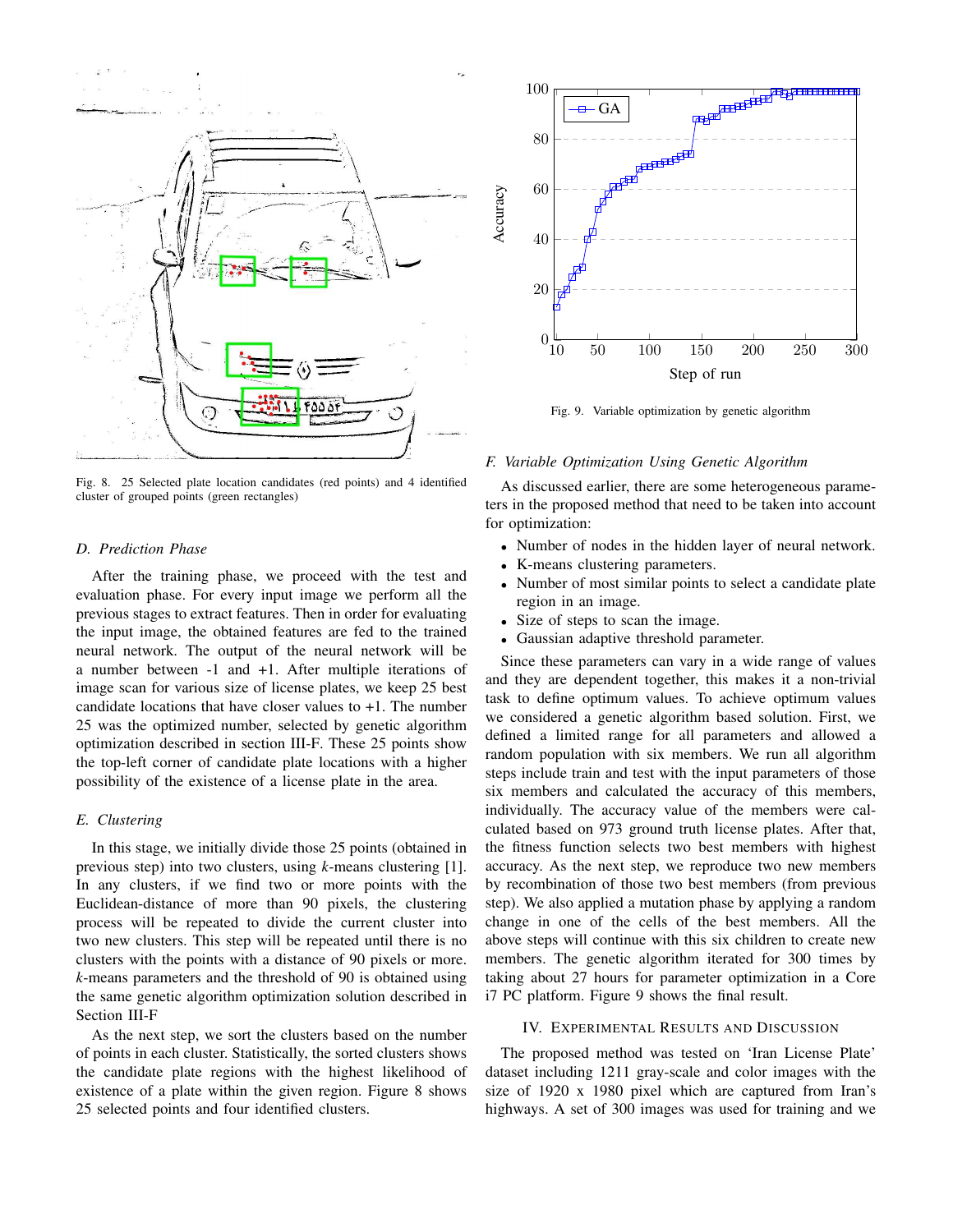tested our method by the rest of 911 images. In our dataset two lanes of the highway is captured, therefore, there could be one or two cars in every image scene. The camera captures a depth of about 20 meters and according to the distance between cars and the camera, the car plate sizes can vary between a width of 100 and 200 pixels. Such a high variation in plates size causes a variation in features and make the recognition process harder. The dataset is very comprehensive and includes road scenes in various times of day and night. A set of 640 images are captured in night with a infrared light projection. Other 571 images are captured in the day light. Some images are noisy and some other are not. These variations makes image preparation even more difficult. The complex background is another property of the dataset. Non-plate numbers and text labels on the outer body of the car are other challenges that may lead to false positive license plate detections. Images were taken in the forward direction, the camera is aligned with the road central lane, therefore no significant angels to incoming cars. Figure 10 shows some samples of 'Iran License Plate' dataset.

TABLE II ACCURACY OF THE PROPOSED METHOD

| Number of images in the dataset              | 1211                                  |
|----------------------------------------------|---------------------------------------|
| Number of images used for training           | 300                                   |
| Number of test images                        | 911                                   |
| Number of ground truth plates in test images | 973                                   |
| Number of true positives                     | 965                                   |
| Number of false positives                    | 39                                    |
| False negative                               | 8                                     |
| Precision Rate                               | $\frac{100}{965+39} = 96.1\%$         |
| Recall Rate                                  | $\frac{965}{250} = 99.1\%$<br>$965*8$ |

After train and test algorithm with optimized parameters we achieve 965 true positive detection out of 973 plates plus 39 false positives and 8 false negatives among 911 input images. Precision rate and recall rate are calculated based on the number of true positives, false positives, and false negatives. Table II and Table III presents the obtains accuracy of the proposed method and a comparison with other well-known and state-of-the-art methodologies. In variable optimization



Fig. 10. Samples of 'Iran Licence Plate' dataset

#### TABLE III EXPERIMENTAL RESULT: COMPARING THE ACCURACY OF THE DEVELOPED METHOD WITH STATE-OF-THE-ART TECHNIQUES

| Method            | # of images | <b>Success</b> | Accuracy | Reference         |
|-------------------|-------------|----------------|----------|-------------------|
| Proposed          | 973         | 965            | 99.1%    |                   |
| algorithm         |             |                |          |                   |
| DFT-based         | 332         | 323            | 97.1%    | $\lceil 1 \rceil$ |
| method            |             |                |          |                   |
| Color<br>Features | 500         | 491            | 98.2%    | [12]              |
| based method      |             |                |          |                   |
| Projection        | 100         | 97             | 97%      | [16]              |
| $method + GA$     |             |                |          |                   |

| TI A YYYAA                   | VYE 110 FO             | 79 ED19 FD             | <b>FUNNYE LITTE</b>   | <b>OMEYOTH</b>                           | <b>WAGTYSSA</b>          |
|------------------------------|------------------------|------------------------|-----------------------|------------------------------------------|--------------------------|
| <b>HEYEYYIOF</b>             | EFS B 1 F9 0           | TYY F YYAYT TILE YIYYE |                       | PRESIDENCATAVT                           |                          |
| <b>ETAL FYTSS</b>            | ETTO TO                | TON LAYT FONS C IFY 99 |                       | TY9 JY9190                               | <b>TITE TOKTT</b>        |
| FICYFOYD                     | TIY E ASY YY           | TY9695011 WYETAFAF     |                       | -199345999                               | <b>SYYU- TYF OT</b><br>F |
| <b>"EYT9OFL</b>              | <b>FPYPIOON B</b>      | 3 84 42110 79 P TTO YT |                       | OY E FYA OF                              | LYINEA                   |
| <b>IT 9 797 TT</b>           | <b>SGDIFFD</b>         | <b>ADPE STAN</b>       | <b>TYTE IAT OF</b>    | $990 + 4446$                             | <b>FILO E YOTAT</b>      |
| <b>ENTAY E YATY FLATU-97</b> | ľ۸                     | MY E 117 FO            | 69000                 | <b>AYO"OATAF</b>                         | 7110999955               |
|                              | : TYLE YYS FF          | TYSUAFYSF              |                       | TYYE ITY FOTTE FFY IT                    | FYI E ADAY               |
| ESANYT MUSAYSA               |                        |                        | FF9 EVFY FY ITE ITOTT | <b>ARE ATY OT</b>                        | FILE EIFYY               |
| TYPESYANT IN ESTROP          |                        | FATWARD TESTY FT       |                       | TO ADFAY                                 | 19E FFTY                 |
|                              | G 891 E Y909 1944-1965 |                        |                       | TASCYIDA TTO IFASE FFE VESTY TYPE STS VY |                          |
| <b>TFE AYAAT</b>             | ۵۲۱۶ ق ۷۴              | <b>19 2779 VD</b>      | <b>FALYFFOF</b>       | <b>HITTYS E ANY</b>                      | FF J TYA IF              |
| <b>MAE IYA IT</b>            | <b>AAPGYUTT</b>        | EDVTYY                 |                       | TFFE YIFITDY LOTY TY THE YF LAYYSS       |                          |
| <b>ESIETTAD</b>              | <b>AD9 E 10701</b>     | BAC-SAYAI              |                       | <b>BITEFYA TYPP TATTY</b>                | <b>FAY JADY FY</b>       |
| <b>TYYESAAFT</b>             | FFSEYFSYY 934445F      |                        |                       | Arcale Tips - The Water                  | <b>AYPTYC PIERT</b>      |

Fig. 11. Some samples out of 965 true positive detections

|  |      | <b>WILD</b><br><b>THIII</b> | VOLVO                    | <b>ALBORZ</b> |
|--|------|-----------------------------|--------------------------|---------------|
|  | HOWC |                             | <b>Class name alants</b> |               |

Fig. 12. Some samples out of 39 false positive detections



Fig. 13. Vertical projection of European License Plate

step and fitness function development of the genetic algorithm we only use number of true positives as the reference for calculating the accuracy of the model, therefore the algorithm is optimized to get maximum true positives. Figure 11 shows some sample true positive detections and Figure 12 shows some samples of false positive detections.

This algorithm is implemented with C++ and OpenCV. The experiments were performed on a PC platform with 8 GB of memory and an 8-core 2.4 GHz CPU, under Ubuntu OS.